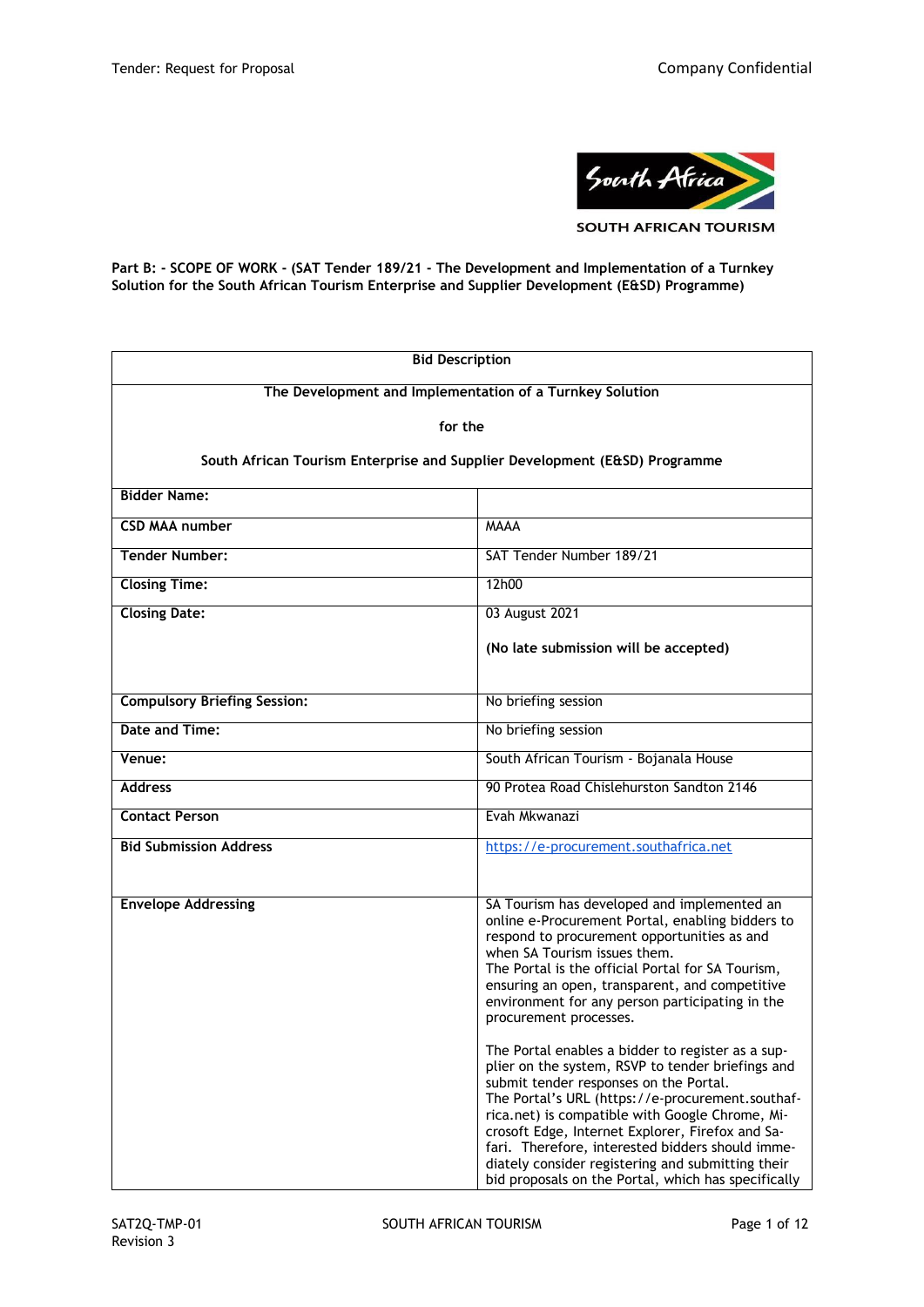|                       | been developed and implemented for this pur-<br>pose.                                                                                                                                                                                                                                                                                                    |
|-----------------------|----------------------------------------------------------------------------------------------------------------------------------------------------------------------------------------------------------------------------------------------------------------------------------------------------------------------------------------------------------|
|                       | The supplier user manual can be viewed and<br>downloaded on SA Tourism's website<br>at https://www.southafrica.net/gl/en/corpo-<br>rate/page/tenders.                                                                                                                                                                                                    |
|                       | Therefore, all bidders should note that the physi-<br>cal drop-offs and courier of bid responses to SA<br>Tourism's physical address are no longer permit-<br>ted.                                                                                                                                                                                       |
|                       | Prospective tenderers must periodically review<br>both http://www.southafrica.net/gl/en/corpo-<br>rate/page/tenders and https://e-procure-<br>ment.southafrica.net for updated information or<br>amendments concerning this tender, before due<br>dates.                                                                                                 |
|                       | Failure on the part of the tenderer to sign/mark<br>this tender form and thus to acknowledge and ac-<br>cept the conditions in writing or to complete the<br>attached forms, questionnaires and specifications<br>in all respects may invalidate the tender.                                                                                             |
|                       | Tenders must be completed in black ink where<br>mechanical devices, e.g. typewriters or printers,<br>are not used.<br>Tenderers will check the numbers of the pages<br>and satisfy themselves that none are missing or<br>duplicated. No liability will be accepted regard-<br>ing claims arising from the fact that pages are<br>missing or duplicated. |
|                       | No tenders transmitted by telegram, hand deliv-<br>ery telex, facsimile, E-mail or similar apparatus<br>will be considered.                                                                                                                                                                                                                              |
| <b>Section</b>        | Supply Chain Management                                                                                                                                                                                                                                                                                                                                  |
| <b>Contact Person</b> | Evah Mkwanazi                                                                                                                                                                                                                                                                                                                                            |
| <b>Email Address</b>  | evah@southafrica.net                                                                                                                                                                                                                                                                                                                                     |

# ALL BIDS MUST BE SUBMITTED ON THE OFFICIAL FORMS – (NOT TO BE RE-TYPED)

THIS BID IS SUBJECT TO THE PREFERENTIAL PROCUREMENT POLICY FRAMEWORK ACT AND THE PREFERENTIAL PROCUREMENT REGULATIONS, 2017, THE GENERAL CONDITIONS OF CONTRACT (GCC) AND, IF APPLICABLE, ANY OTHER SPECIAL CONDITIONS OF CONTRACT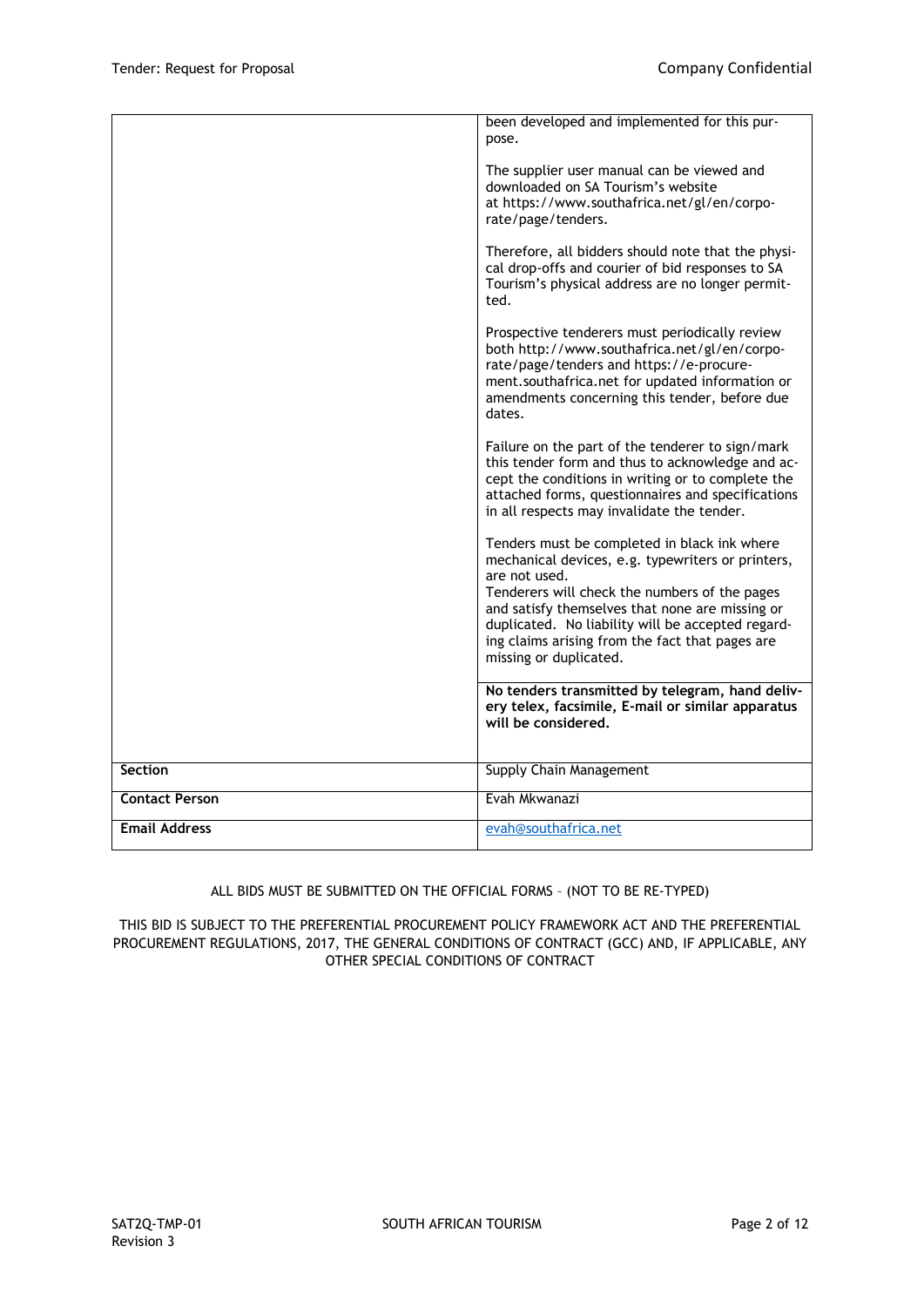## **Index Page**

| 1  | <b>INTRODUCTION</b>                                      |  |
|----|----------------------------------------------------------|--|
| I2 | <b>CLOSING DATE</b>                                      |  |
| l3 | E PROCUREMENT TENDER PORTAL AND TENDER DOCUMENTS MARKING |  |
| I4 | CONTACT AND COMMUNICATION                                |  |
| 15 | <b>DETAILED SCOPE OF WORK</b>                            |  |

## **1 INTRODUCTION**

The South African Tourism Board (SA Tourism) was established by Section 2 of the Tourism Act No 72 of 1993 and continues to exist in terms of Section 9 of the new Tourism Act No 3 of 2014. SA Tourism is a Schedule 3A public entity in terms of Schedule 3 of the Public Finance Management Act 1 of 1999. The mandate of SA Tourism in terms of the Tourism Act is to provide for the development and promotion of sustainable tourism for the benefit of the Republic, its residents and its visitors.

Tourism is a strategic industry in terms of the National Tourism Sector Strategy, 2016 to 2026, as it presents a vision for a "rapidly and inclusively growing tourism economy that leverages South Africa's competitive edge in nature, culture and heritage, underpinned by Ubuntu and supported by innovation and service excellence". This sector has demonstrated its ability as a key driver for economic growth, job creation and poverty alleviation.

However, COVID-19 and the related economic shutdown have severely impacted many economic sectors, including the tourism sector as one of the hardest hit, with many businesses struggling to recover from the various lockdowns implemented over the past year. In response, the Economic Reconstruction and Recovery Plan (ERRP) was published in late 2020 as the country's plan for the overall recovery of the economy post the impact of COVID-19. The ERRP identifies 8 priority interventions to drive the South African economy's reconstruction and recovery, including support for tourism recovery and growth.

Tourism industry consultations have surfaced critical business continuity risks across the tourism value chain. The fundamental consideration is how South Africa will protect its tourism sector and outcompete in a market where every destination is simultaneously chasing recovery. In response, the Tourism Sector Recovery Plan (TSRP) has been developed as a collaborative and iterative effort by key stakeholders in the tourism sector. The Plan acknowledges the need for targeted, coordinated action to mitigate the impacts of the crisis, and set the sector on the most optimal path to recovery, transformation and longterm sustainability.

The socio-economic costs of the COVID-19 pandemic will last for years to come. As a sector that facilitates mobility and human interaction, tourism has been amongst the hardest hit by the pandemic. Therefore, tourism revival in South Africa is critical, not just because of the jobs and businesses that it supports, but because, in its interconnectedness, its resilience and its ability to rebound swiftly, tourism can be a catalyst for a broader economic recovery.

Thus, in planning for the financial year 2021/22, SA Tourism reflected on its contribution to the Economic Reconstruction and Recovery Plan and the Tourism Sector Recovery Plan. For the next financial year, given the fast-changing dynamic of the COVID-19 pandemic and related uncertainty, the broader South African Tourism strategic focus is on domestic, regional and select global markets. In each market, a dual business and leisure focus will be adopted.

In line with this, and to give effect to the role of SA Tourism, in terms of the Transformation Strategy for the Tourism Sector, the SA Tourism Enterprise and Supplier Development Programme seeks to make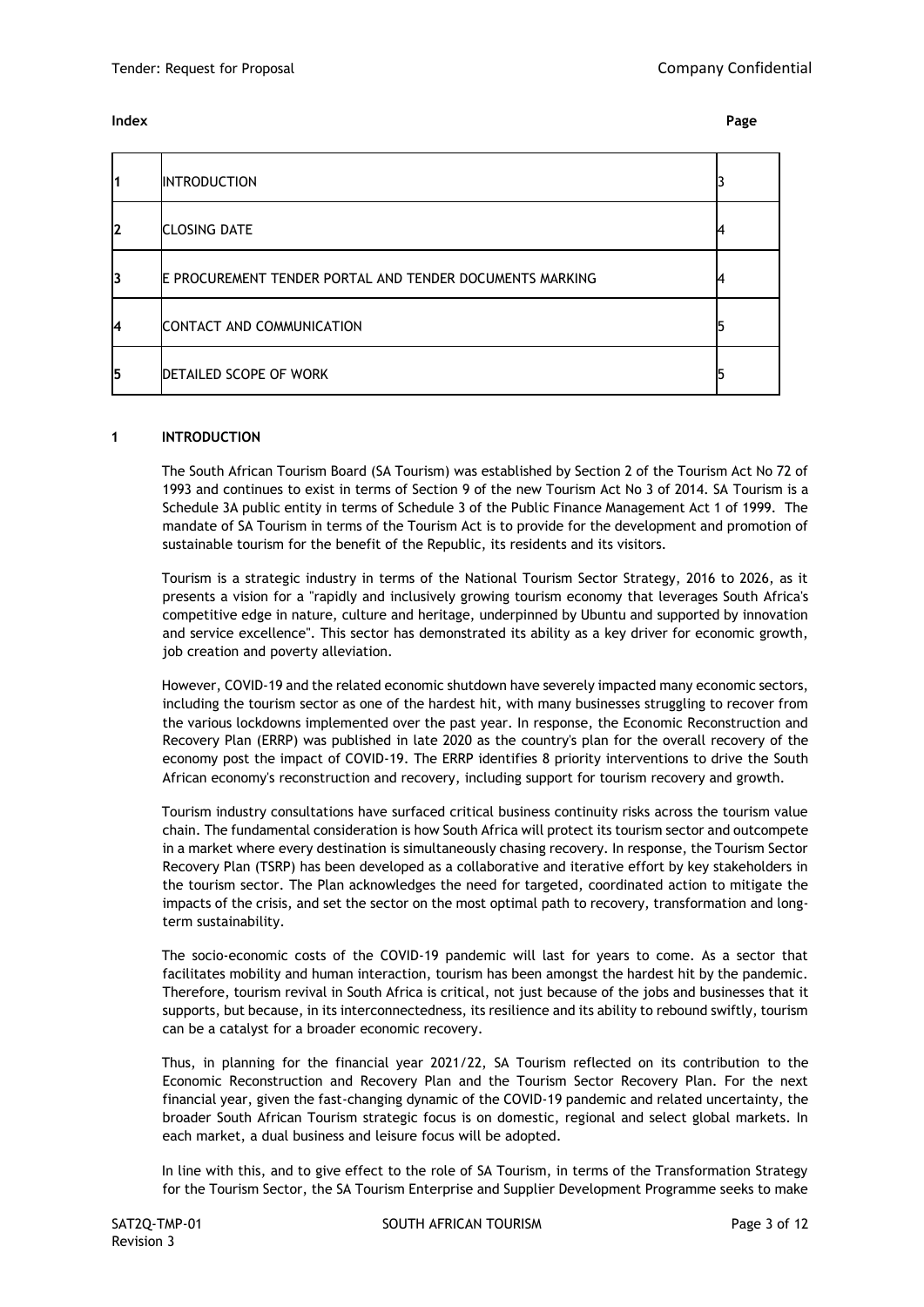South African tourism globally competitive as well as opening the benefits of tourism to previously disadvantaged individuals. This programme will support the South African Tourism's Enterprise and Supplier Development Framework, which is our implementation instrument for transformation thus contributing towards inclusive growth.

To ensure that destination South Africa continuously improves its competitive advantage in the tourism space globally, the tourism sector should optimise its strengths and create opportunities and interventions to successfully develop its weaknesses. One such challenge is the slow pace of transformation within the tourism ecosystem coupled with the sector's inability to successfully include the previously disadvantaged and marginalised in the total tourism value chain. Key then in relation to our problem statement is that of sector transformation and sustainability of this critically needed transformation. Against this background, South African Tourism requires the expertise of a service provider to develop and implement a turnkey solution as the South African Tourism's Enterprise and Supplier Development Programme, within the context of our mandate and guiding policy, strategy and regulatory frameworks.

Insofar as procurement is concerned, Section 217 of the Constitution of the Republic of South Africa, 1996, prescribes that goods and services must be contracted through a system that is fair, equitable, transparent, competitive and cost-effective and also confers a constitutional right on every potential supplier to offer goods and services to the public sector when needed. The submission of proposals will thus be in terms of this document. All information requested must be supplied and all annexures completed, whether such information or annexure refers to the eventual tender or not. This information will form part of the eventual tender and must therefore be completed, as there will not be an opportunity to do so later. Thus, it essential that the information supplied is both correct and true.

South African Tourism has a detailed evaluation methodology premised on Treasury Regulation 16A.3 promulgated under Section 76 of the Public Finance Management Act, 1999 (Act, No. 1 of 1999), the Preferential Procurement Policy Framework Act 2000 (Act, No.5 of 2000) read with Preferential Procurement Regulations 2017, and the Broad-Based Black Economic Empowerment Act, 2003 (Act, No. 53 of 2003).

## **2 CLOSING DATE**

The closing date for the submission of proposals is **03 August 2021 at 12:00pm.** No late submissions will be accepted. There is no briefing session for this tender.

## **3 E PROCUREMENT TENDER PORTAL AND TENDER DOCUMENTS MARKING**

3.1 SA Tourism have developed and implemented an on-line e-Procurement Portal which will enable bidders to respond to procurement opportunities as and when they are issued by SA Tourism.

The portal is the official portal for SA Tourism, which ensures an open, transparent, and competitive environment for any person participating in the procurement processes.

The portal enables a bidder to register as a supplier on the system and to RSVP to tender briefings and to submit tender responses on the portal.

The Portal's URL [\(https://e-procurement.southafrica.net\)](https://e-procurement.southafrica.net/) is compatible with Google Chrome, Microsoft Edge, Internet Explorer, FireFox and Safari. Interested bidders should with immediate effect consider registering and submitting their bid proposals on the portal which has specifically been developed and implemented for this purpose.

The supplier user manual can be viewed and downloaded on SA Tourism's website at [https://www.southafrica.net/gl/en/corporate/page/tenders.](https://www.southafrica.net/gl/en/corporate/page/tenders)

All bidders should therefore take note that the physical drop-offs and courier of bid responses to SA Tourism's physical address is no longer permitted.

Prospective tenderers must periodically review both <http://www.southafrica.net/gl/en/corporate/page/tenders> and [https://e](https://e-procurement.southafrica.net/)[procurement.southafrica.net](https://e-procurement.southafrica.net/) for updated information or amendments with regard to this tender, prior to due dates.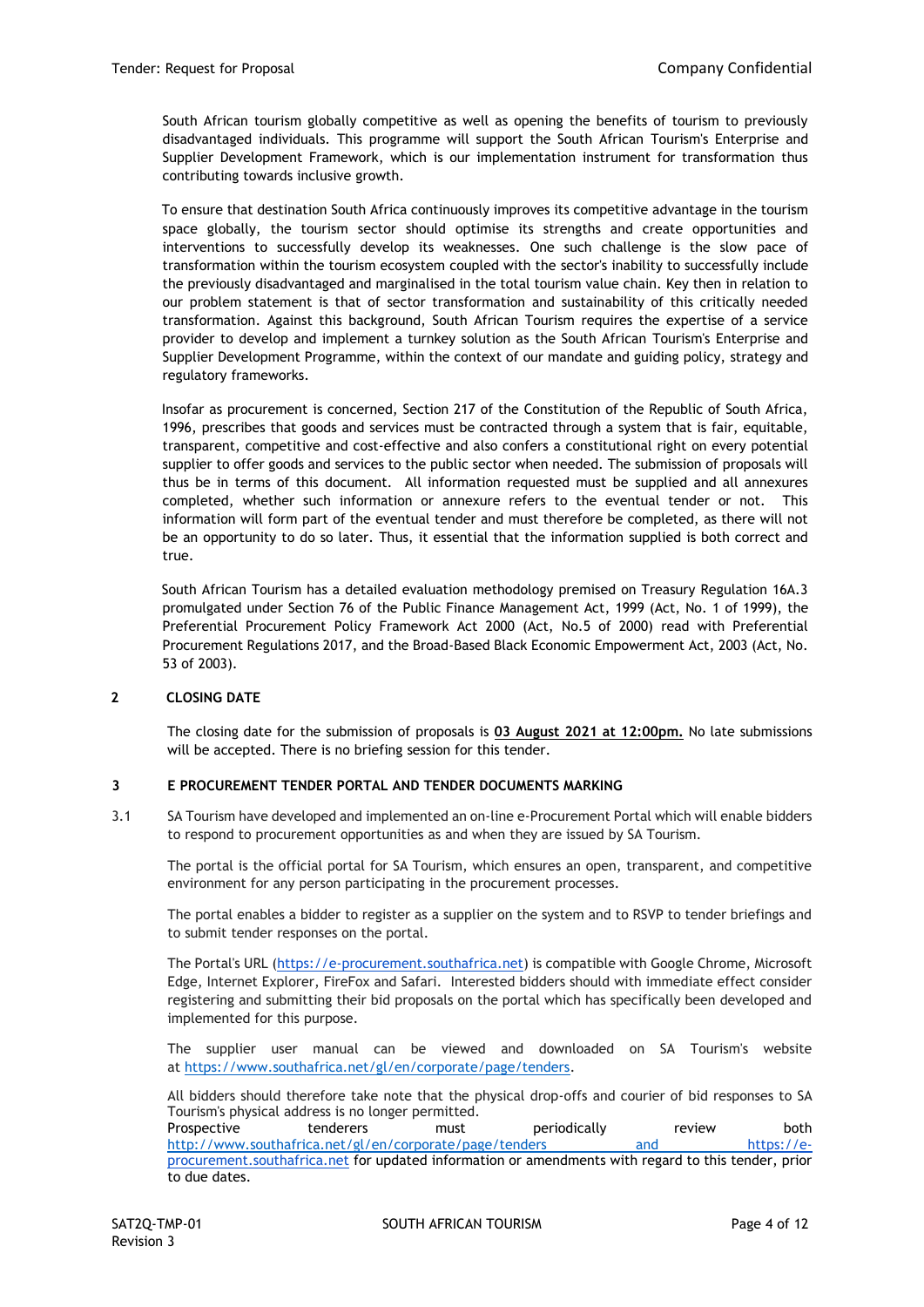- 3.2 Failure on the part of the tenderer to sign/mark this tender form and thus to acknowledge and accept the conditions in writing or to complete the attached forms, questionnaires and specifications in all respects, may invalidate the tender.
- 3.3 Tenders must be completed in black ink where mechanical devices, e.g. typewriters or printers, are not used.
- 3.4 Tenderers will check the numbers of the pages and satisfy themselves that none are missing or duplicated. No liability will be accepted regarding claims arising from the fact that pages are missing or duplicated.

# **4 CONTACT AND COMMUNICATION**

- 4.1 A nominated official of the bidder(s) can make enquiries in writing, to the specified person, Evah Mkwanazi via email [evah@southafrica.net.](mailto:evah@southafrica.net) Bidder(s) must reduce all telephonic enquiries to writing and send to the above email address.
- 4.2 Bidders are to communicate any technical enquiries through the nominated official in writing, no later than 22 July 2021.

All responses will be published by the 23 July 2021 on the following links:

[https://www.southafrica.net/gl/en/corporate/page/tenders;](https://www.southafrica.net/gl/en/corporate/page/tenders) and

[https://e-procurement.southafrica.net.](https://e-procurement.southafrica.net/)

# **5 SCOPE OF SERVICES**

## **5.1 BACKGROUND TO SOUTH AFRICAN TOURISM**

South African Tourism was established by section 2 of the Tourism Act No 72 of 1993 and continues to exist in terms of section 9 of the new Tourism Act No 3 of 2014. South African Tourism is a schedule 3 A Public Entity in terms of schedule 3 of the Public Finance Management Act 1 of 1999.

Its *constitutional mandates* are as follows:



The *policy mandates* guiding the work of South African Tourism are inter alia: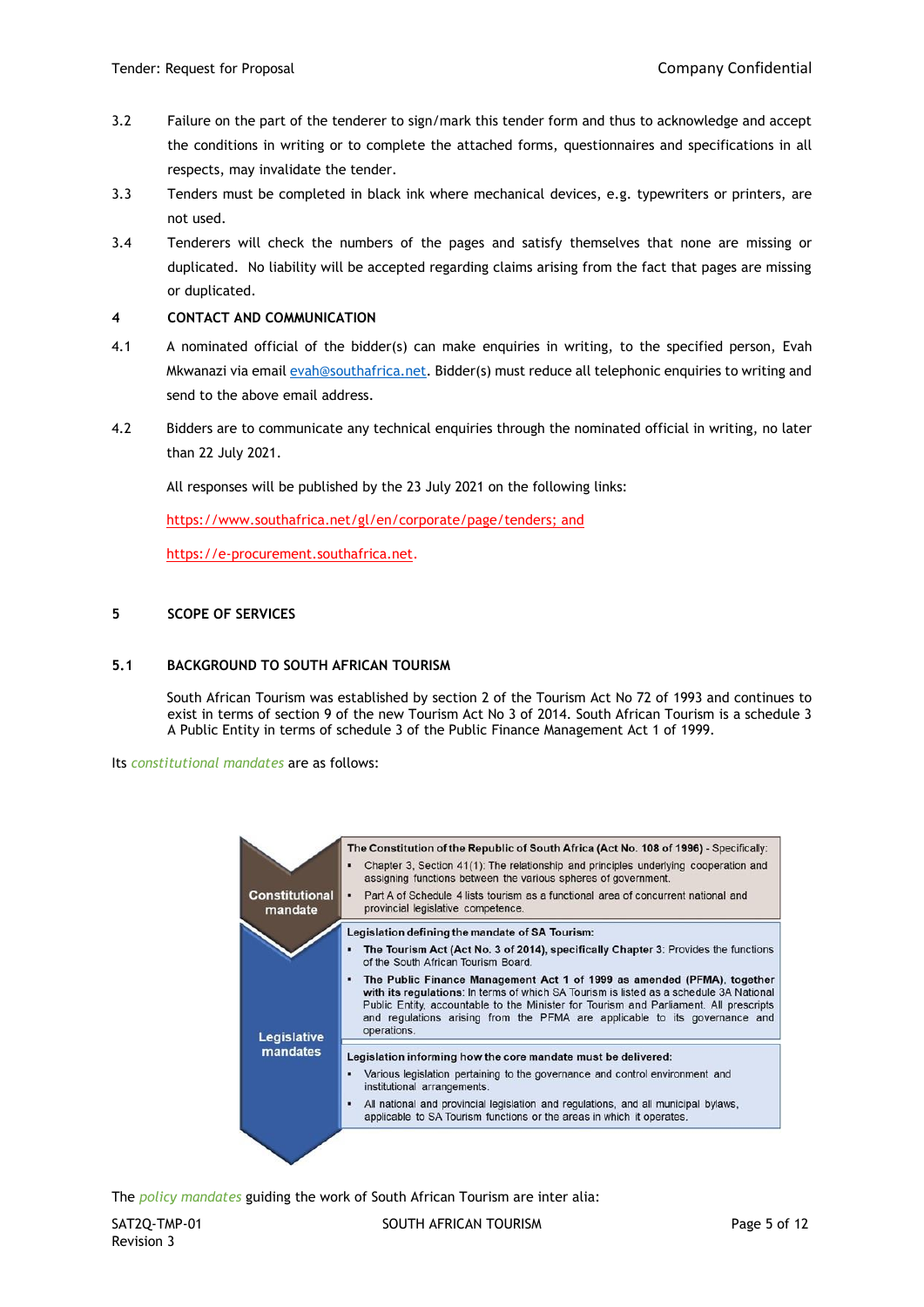

The *Economic Reconstruction and Recovery Plan* (ERRP) was published in late 2020, as the country's plan for overall recovery of the economy post the impact of COVID-19. The ERRP identifies the following 8 priority interventions to drive the reconstruction and recovery of the South African economy:

- o Ensuring energy security;
- o Growing the productive economy;
- o Mass public employment interventions;
- o Infrastructure investment;
- o Green economy interventions;
- o Strengthening food security;
- o Support for tourism recovery and growth; and
- o Gender equality and the inclusion of women and youth.

In addition to tourism having been identified as one of the priority areas of intervention in the ERRP, the tourism sector has a contribution to make on the following priorities of the ERRP:

- o Infrastructure;
- o Mass public employment;
- o Green economy interventions;
- o Gender equality and the inclusion of women and youth; and
- o Skills development.

COVID-19 and the economic shutdown has had a severe impact on the tourism sector, with many businesses struggling to recover from the related hard lockdown. Industry consultations have surfaced critical business continuity risks across the value chain. The fundamental consideration is the manner in which South Africa will protect its tourism sector and outcompete in a market where every destination is simultaneously chasing recovery.

In response, the *Tourism Sector Recovery Plan* (TSRP) has been developed as a collaborative and iterative effort by key stakeholders in the tourism value chain. The Plan acknowledges the need for targeted, coordinated action to mitigate the impacts of the crisis, and sets the sector on the most optimal path to recovery, transformation and long-term sustainability.

The Tourism Sector Recovery Plan is anchored on three interlinked pillars or strategic themes: protecting and rejuvenating supply, reigniting demand and strengthening enabling capability for long term sustainability. In terms of the Plan, the following strategic interventions will be implemented:

 $\circ$  Implement biosecurity norms and standards across the value chain to enable safe travel and rebuild traveller confidence;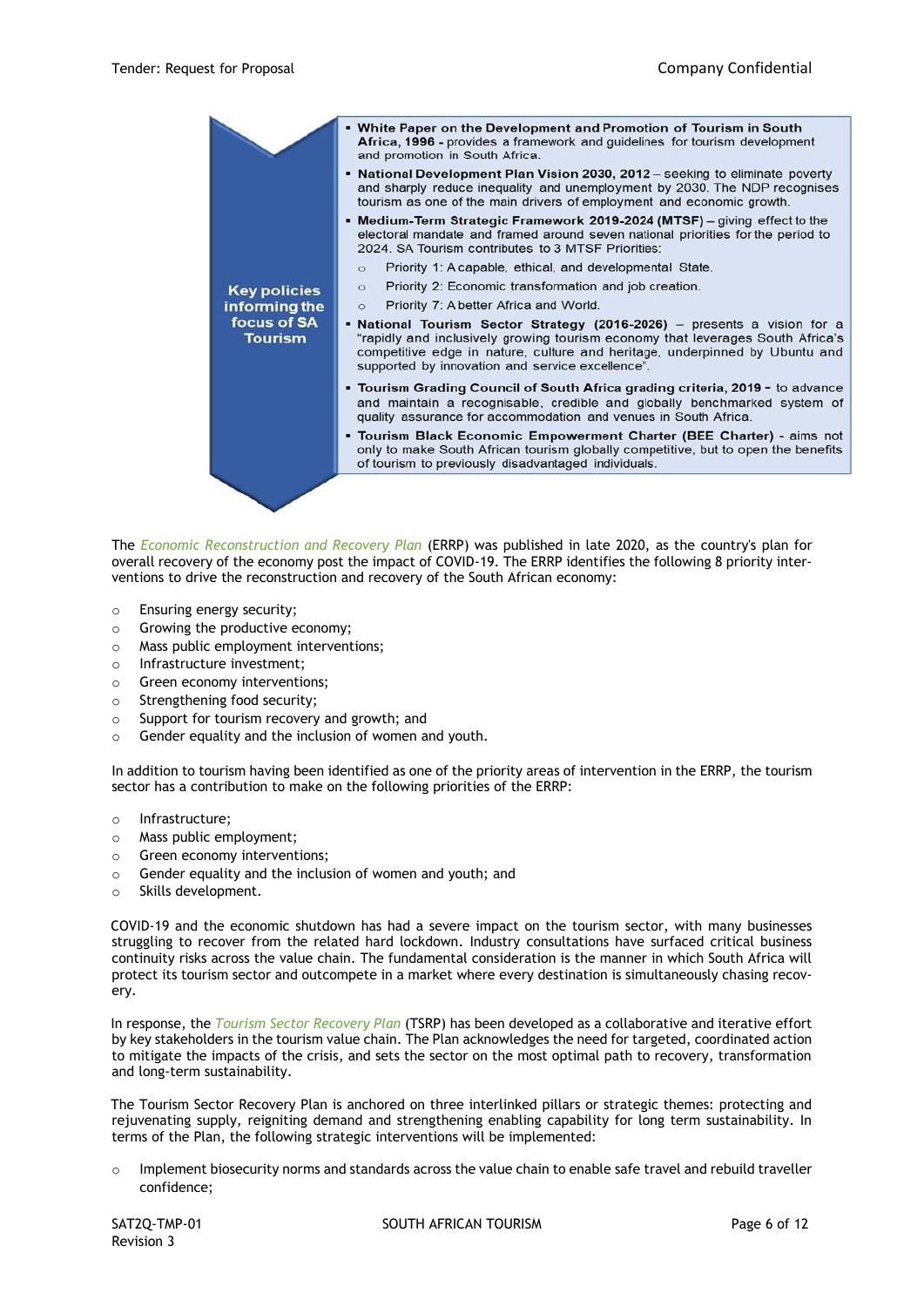- o Stimulate domestic demand through targeted initiatives and campaigns;
- o Launch an investment and resource mobilisation programme to support supply requirements of the post-COVID-19 era;
- o Support for the protection of core tourism infrastructure and assets;
- o Execute a global marketing programme to reignite international demand;
- o Tourism regional integration; and
- o Review the tourism policy to provide enhanced support for sector growth and development outlines specific interventions under each strategic theme, with timeframes and lines of accountability.

These interventions will be implemented simultaneously, considering the effects of the stop and start cycles that the sector will be expected to contend with at least in the short to medium term as the virus evolves, bringing with it possible new waves and strains. The impact of the interventions will cut across the three strategic themes of the Plan.

The Plan also identifies enablers to support tourism recovery:

- o Form targeted, strategic partnerships between government and industry;
- o Partner with relevant departments to ensure improved travel facilitation through the implementation of evisas, tourist safety, airlift capacity, quicker turnaround times in the processing of tour operator licenses;
- $\circ$  Deployment of a vaccine to frontline workers, attainment of population immunity and taking part in global efforts to facilitate safe travel; and
- o Stimulate domestic demand through Government consumption expenditure.

The socio-economic costs of the COVID-19 pandemic will last for years to come. As a sector that facilitates mobility and human interaction, tourism has been amongst the hardest hit by the pandemic. Tourism revival in South Africa is critical, not just because of the jobs and businesses that it supports, but because, in its interconnectedness, its resilience and its ability to rebound swiftly, tourism can be a catalyst for a broader economic recovery.

It is envisaged that the Plan's implementation will result in the preservation of a significant amount of value and employment in the sector. It will also ensure that the sector is more sustainable and more resilient going forward. The Plan will yield a recovered sector characterised by greater inclusion.

The tourism sector's potential far exceeds its previous levels. While the COVID-19 crisis has been catastrophic, tourism's long-term growth potential and overall impact on the South African economy is undiminished. The Tourism Sector Recovery Plan seeks to lift the sector out of the COVID-19 induced crisis and unleash its longterm growth potential and expand the sector's overall impact on the South African economy.

In 2016/17, SA Tourism, in partnership with the Tourism industry, developed a *Marketing and Investment Framework* (MIF) that was focused on identifying markets, optimising marketing investments across the identified target markets, and distributing resources to help meet the set objectives. Every three to five years, SA Tourism then reviews its portfolio in order to improve its ability to dynamically and effectively allocate and manage its budgets and resources.

In early 2020, SA Tourism initiated a revision of the Marketing and Investment Framework using 2019 as the base year to review the portfolio. The framework used 33 variables related to performance, outlook, South Africa's ability to win in the market, return on past investments, and other criteria. In total, 24 markets / countries are identified for prioritisation, segmented into 16 "`Growth" and 8 "Defend" markets, with an additional set of markets earmarked as "Watchlist". The 24 prioritised markets accounted for 92% of all international trips in 2019. The revised MIF aims to:

- $\circ$  Review and update the various parameters to ensure a robust view of the current business environment and market prioritisation;
- $\circ$  Support day-to-day decision-making through an enhanced view on increasing efficiency and tapping into short-term opportunities; and
- o Transition key elements of the MIF model to a Power Business Intelligence environment to enable easy access, navigation and usage.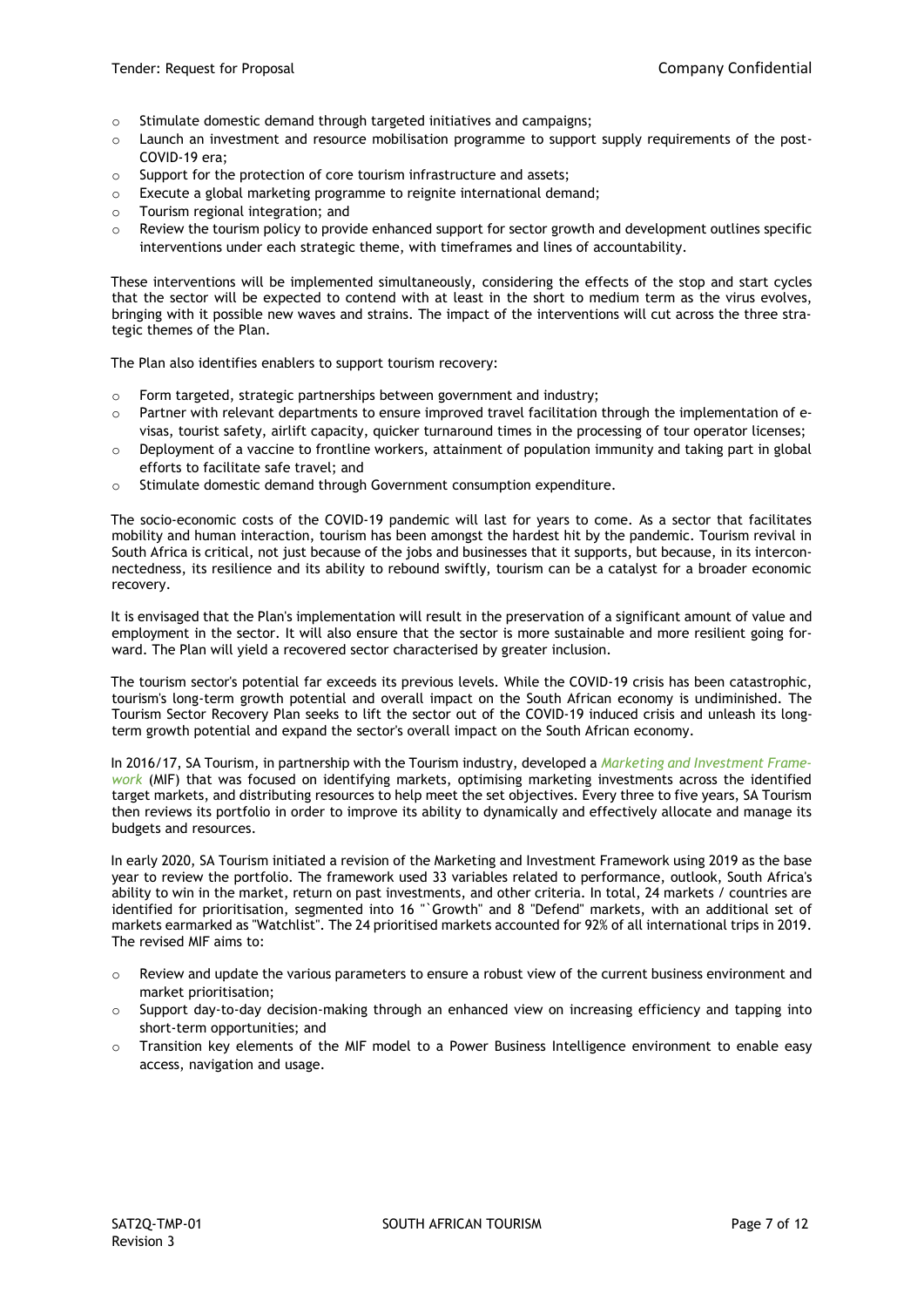

# **Priority source markets identified to grow tourism into South Africa, 2020-2025**

*Source: SA Tourism – Marketing and Investment Framework, 2020*

SA Tourism had aspired to bolster the econometric growth by 2.5% to meet its 2030 target of 21 million arrivals. However, the econometric forecasts for South Africa have been revised downwards due to the COVID pandemic. When considering the current unpredictable and volatile travel environment, the question of where and how to focus efforts on the road to recovery is critical. Therefore, the MIF priority markets were overlayed with pertinent information related to COVID-19 pandemic status, Government stringencies and accessibility.

# **VISION**

**South Africa positioned as an exceptional tourist and business events destination that offers a value-for-money, quality tourist experience that is diverse and unique.**

# **MISSION**

Marketing South Africa both internationally and domestically to increase the volume of tourists and the value they add to the economy, by:

- Implementing an integrated tourism marketing strategy for South Africa.
- Promoting South Africa as a world class business event destination.
- Facilitating the delivery of service orientated, quality assured tourism experiences.
- Positioning South African Tourism as an industry thought leader.
- Championing a digital outlook for the industry.
- Enhancing stakeholder participation and collaboration.

SA Tourism is constituted by the following budget programmes:

| Programme No. | Programme Purpose                                                                                                                                |
|---------------|--------------------------------------------------------------------------------------------------------------------------------------------------|
| Programme 1   | Corporate Support<br>To provide effective support services to the organisation, as well as ensure compliance with<br>statutory requirements; and |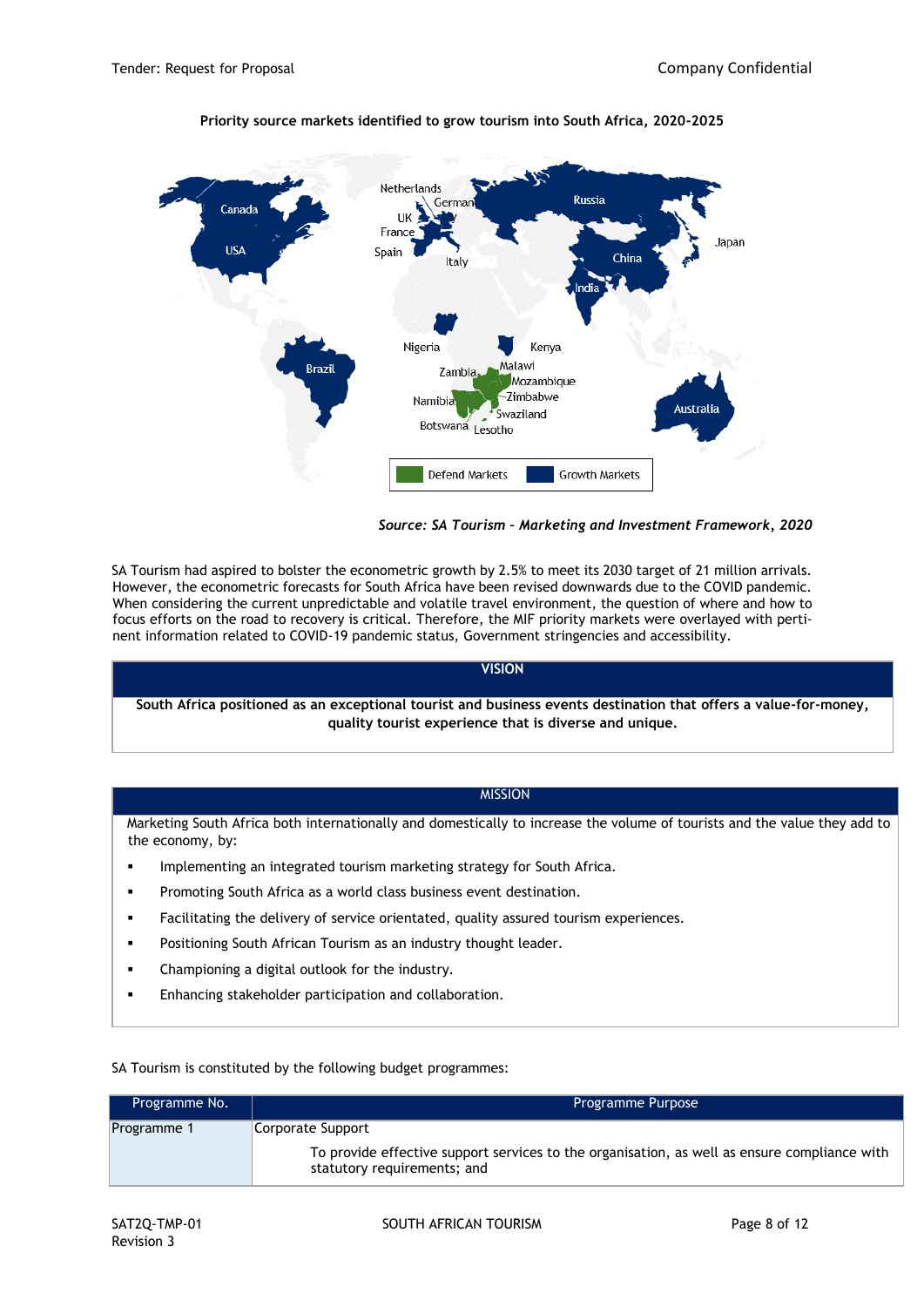| Programme No. | Programme Purpose                                                                                                                                             |
|---------------|---------------------------------------------------------------------------------------------------------------------------------------------------------------|
|               | To ensure strategy development and integration with business performance monitoring, gov-<br>ernance and evaluation.                                          |
| Programme 2   | <b>Business Enablement</b>                                                                                                                                    |
|               | To enhance collaboration with various stakeholders; and                                                                                                       |
|               | To provide centralised tourism intelligence to support evidence-based decision-making.                                                                        |
| Programme 3   | Leisure Tourism Marketing                                                                                                                                     |
|               | To create demand through travel acquisition and growing brand equity for South Africa as a<br>leisure and business events destination, in identified markets. |
| Programme 4   | <b>Business Events</b>                                                                                                                                        |
|               | To grow the nation's business events industry.                                                                                                                |
| Programme 5   | Tourist Experience                                                                                                                                            |
|               | To ensure the delivery of quality assured tourist/ visitor experiences, which are diverse,<br>unique and enriched.                                            |

South African Tourism executes a broad spectrum of segment-specific marketing activities and support activities throughout the world through its various programmes and in its various global offices.

## 5**.2 OVERVIEW OF SCOPE OF WORK**

The Tourism sector is prioritised as one of the sectors that will drive growth in the South African economy according to the National Development Plan 2030.

Recovery and growth in the tourism industry post Covid-19 will depend on vaccine roll-out effectiveness, relaxation of travel restrictions, travel bans and negative travel advisories, and consumers' eagerness to travel again. All this requires a deliberate intent to introduce effective economic reforms and interventions that will ensure an inclusive economic recovery and growth of the tourism sector. In 2020 the Minister of Tourism announced the launch of the Tourism Equity Fund by the National Department of Tourism and managed by SEFA. This Equity Fund is a supply side measure aimed at breaking barriers to trade by improving ownership, management and control of the tourism value chain by new, fresh, innovative, black, small and medium players through provision of finance (ranging from equity finance, asset finance, working capital etc.)

This move to address the supply side occurred simultaneously alongside SA Tourism's Enterprise-wide project management initiative to address the demand side measures, ways to improve market access to new, fresh, innovative, black, small and medium players as well as acceleration of the 4th Industrial Revolution (4IR) through expansion of digital presence to drive business efficiency and improved market access.

The South African Tourism E&SD Development Programme seeks to make South African tourism globally competitive as well as opening the benefits of tourism to previously disadvantaged individuals. This programme will support the South African Tourism's E&SD Development Framework, which is our implementation instrument for transformation thus contributing towards inclusive growth.

To ensure that destination South Africa continuously improves it competitive advantage in the tourism space globally, the tourism sector should optimise its strengths and create opportunities and interventions to successfully develop its weaknesses. One such challenge, is the slow pace of transformation within the tourism ecosystem coupled with the sector's inability to successfully include the previously disadvantaged and marginalised in the total tourism value chain. Key then in relation to our problem statement is that of sector transformation and sustainability of this critically needed transformation.

Against this background, South African Tourism requires the expertise of a service provider to develop and implement a turnkey solution as the South African Tourism's E & E&SD Development Programme, within the context of our mandate and guiding policy, strategy, and regulatory frameworks. The E&SD Programme Partner's sourcing aims to define and accelerate the execution of interventions that will contribute towards inclusive growth through access to markets, access to funding, and access to business support services.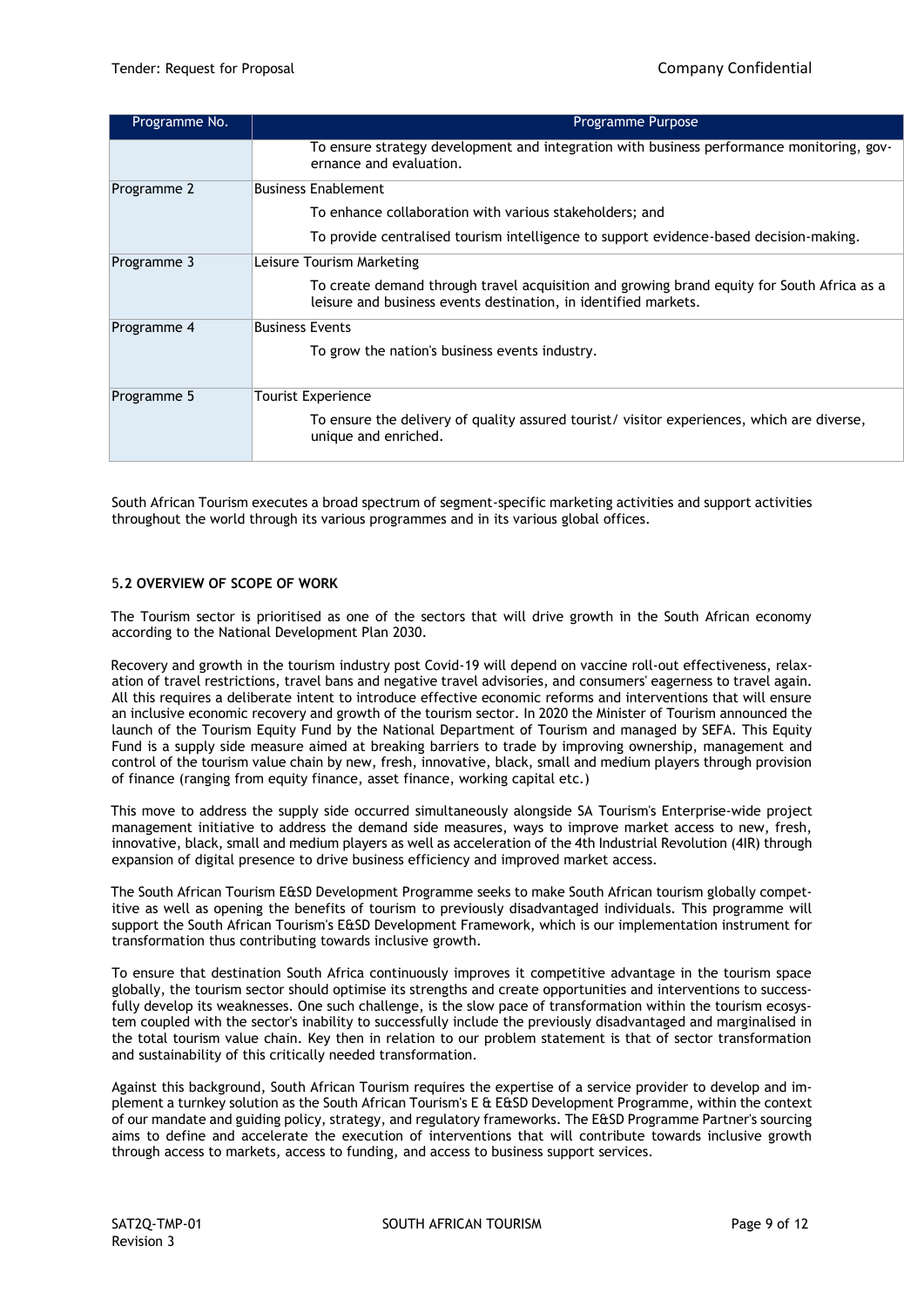#### **5.3 DETAILED SCOPE OF WORK**

South African Tourism seeks to identify and select a partner/s to provide a turnkey solution in the development and implementation of an Enterprise & Supplier Development Programme, over a three-year period, which addresses the problem statement above as well as responding to the findings of the diagnostic study that will be undertaken as part of the scope of work, in an innovative manner and which is aligned to current realities facing SMMEs in the tourism sector, locally, nationally and globally.

**The objective of the E&SD Programme is to contribute to the development, sustainability, financial and operational independence of the identified beneficiaries so that they are mainstreamed in the tourism sector. The programme will assist enterprises and suppliers with access to markets, access to funding, access to business support and training & development. The primary outcome of this three-year programme will be a cohort of competent and fully market-ready Destination Marketing Companies (DMCs), Professional Conference Organizers (PCOs), Quality Assurance Assessors and service providers.**

In relation to Enterprise Development, South African Tourism will be investing resources to help start-ups and established enterprises improve and grow their businesses within the broader tourism sector, resulting in economic growth and job creation. Broadly, Enterprise Development sees the investment of time and capital to assist individuals in either establishing, improving, or growing a business within the tourism sector and assisting with sustainable income generation that will lead to long-term economic growth. The aim is to develop sustainable businesses that can grow and contribute to economic growth and job creation in the tourism sector.

On the other hand, Supplier Development is a strategic approach to supply chain management for South African Tourism. In this regard, part of the turnkey solution for South African Tourism is the exploration, articulation and implementation of strategic solutions to create a more inclusive supply chain management system that will be utilised by South African Tourism.

The turnkey solution should consider the following aspects as key focus areas within the overall solution proposed:

#### *Diagnostic Assessment*

- Design and conduct diagnostic assessment to determine challenges facing enterprises & suppliers, with particular emphasis on SMMEs.
- o Understanding their needs from their perspective and defining recommendations for the turnkey solution.

#### *Policy Development*

- $\circ$  Design and develop E&SD policy framework to prioritise new, fresh, innovative, black, small and medium businesses as suppliers in the tourism value chain as well as suppliers in the South African Tourism supplier value chain.
- o Policy alignment to display how E&SD aligns to various applicable legislation or policy e.g. NDP, B-BBEE Act, National Tourism Strategy, Preferential Procurement Policy Framework Act etc.
- $\circ$  Design South African Tourism scorecard for divisional contribution to E&SD Programme.

#### *Development of Turnkey Solution*

- o Design and execution of an E&SD programme with clear targets and number of beneficiaries based on relevant policy and strategy frameworks, best practice and the outcome of the diagnostic assessment.
- o In development the three-year turnkey solution, the following should be considered:

#### *Enterprise Development: Improved Access to the Tourism Value Chain & Enhanced Sustainability of Tourism Enterprises*

- o Design solutions to create direct market access of new, fresh, innovative, black, small and medium tourism products and attractions to consumers through an innovative digital channel/s to take advantage of the growing FIT market.
- o Develop an online easy-to-use self-assessment market readiness toolkit to enterprises to determine market readiness and identify capacity-building opportunities.
- o Design and develop an appropriate and tourism-relevant online training solution that addresses all aspects of revenue management, cash flow management and marketing, including and not limited to digital marketing, travel distribution, market targeting, value proposition and competitive pricing, value extraction during trade shows, sales missions, speed marketing and other B2B engagements (domestically and internationally) etc.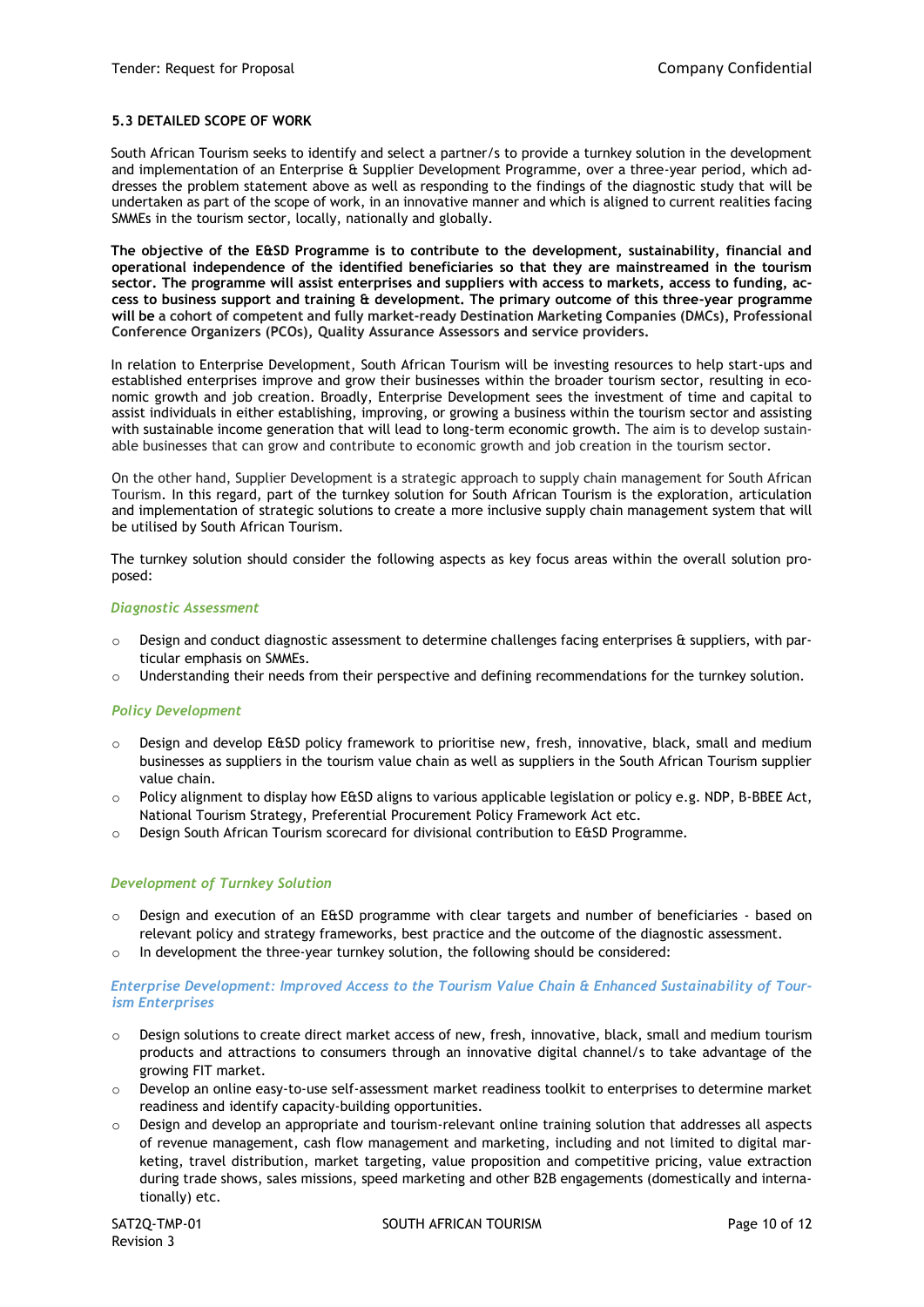o Diagnose and organise round table tourism thought leadership engagements on transformation for innovative strategies, shared targets, adopt-a-SMME beyond contracting, commitments and monitoring progress.

## *Supplier Development (South African Tourism Procurement Value Chain)*

- $\circ$  Broadening of South African Tourism's supplier base is an ongoing basis to improve competitive pricing and provide equal opportunity to more suppliers.
- $\circ$  Through a speed marketing opportunity (also known as procurement days), offer exposure of the South African Tourism suppliers to other buyers' supplier development programmes (tourism and non-tourism related corporates), development financial institution (DFIs) finance solutions, IT enablement and training partners to achieve economies of scales and supplier business growth. The participating partners (corporate sponsor) will be required to support the entrepreneur's business growth with either financial and non-financial business services directly or through a third party as well as procure from them.
- $\circ$  Provision of online targeted capacity building in business service areas such as Procurement, Budgeting, Cash Flow management, Contracting and Contract Management, Bookkeeping, Employee Wellness and Branding and Marketing to improve business competitiveness and success.
- $\circ$  Recognition of best performance and further reward through tourism market access and the South African Tourism's procurement value chain (events and hosting opportunities, business services etc.) for business growth.
- $\circ$  Provision of a database of credible and quality assured suppliers for use by buyers or corporates in the tourism value chain.
- o Set targets for Lilizela Award winners and new, fresh, innovative, black, small and medium South African businesses during hostings, roadshows, strategic events (e.g. leisure and MICE), and other marketing initiatives and partnerships.

## *Recruitment and Onboarding for Programme Participants*

- o Develop criteria for recruitment of programme participants.
- o Manage the recruitment process and onboarding of programme participants.

#### *Programme Implementation, Reporting & Evaluation*

- $\circ$  Facilitate monthly, quarterly, and annual reporting on programme implementation in line with South African tourism guidelines.
- $\circ$  Prepare project close-out report in line with guidelines provided by South African Tourism.
- $\circ$  Participate in mid-term and end of term evaluation of programme on basis of requirements and guidelines as stipulated by South African Tourism.

## **KEY DELIVERABLES**

The key deliverables over the three-year period include but are not limited to:

- o Development and approval of a **Programme Roadmap** that indicates the chronological sequence of activities, dependencies, outputs and timelines from programme design, implementation, monitoring and reporting to project close-out spanning a 3-year period.
- o Development and approval of a **report with recommendations** based on a gap analysis and implementation of a diagnostic assessment to identify SMME challenges in order to inform the E&SD Policy and turnkey solution that will be developed and implemented.
- o Development and approval of an **E&SD Policy** articulating SA Tourism policy position, mandate and role in relation to E&SD Development.
- o Development and approval of the **turnkey solution** that will be implemented over three years to address the needs of SMMEs, based on gap analysis and diagnostic assessment.
- o Development of a document that outlines the **beneficiary eligibility criterion, identification and selection process**.
- o Development of an **online training programme** to ensure business success and sustainability, competitiveness and which is responsive to market needs and trends.
- $\circ$  Consolidation and review of SAT divisional plans focusing on E&SD for the next three financial years in order to ensure alignment to the E&SD Policy and turnkey solution. This will include the design of a **SAT E&SD performance scorecard** for divisional contribution to the E&SD Policy.